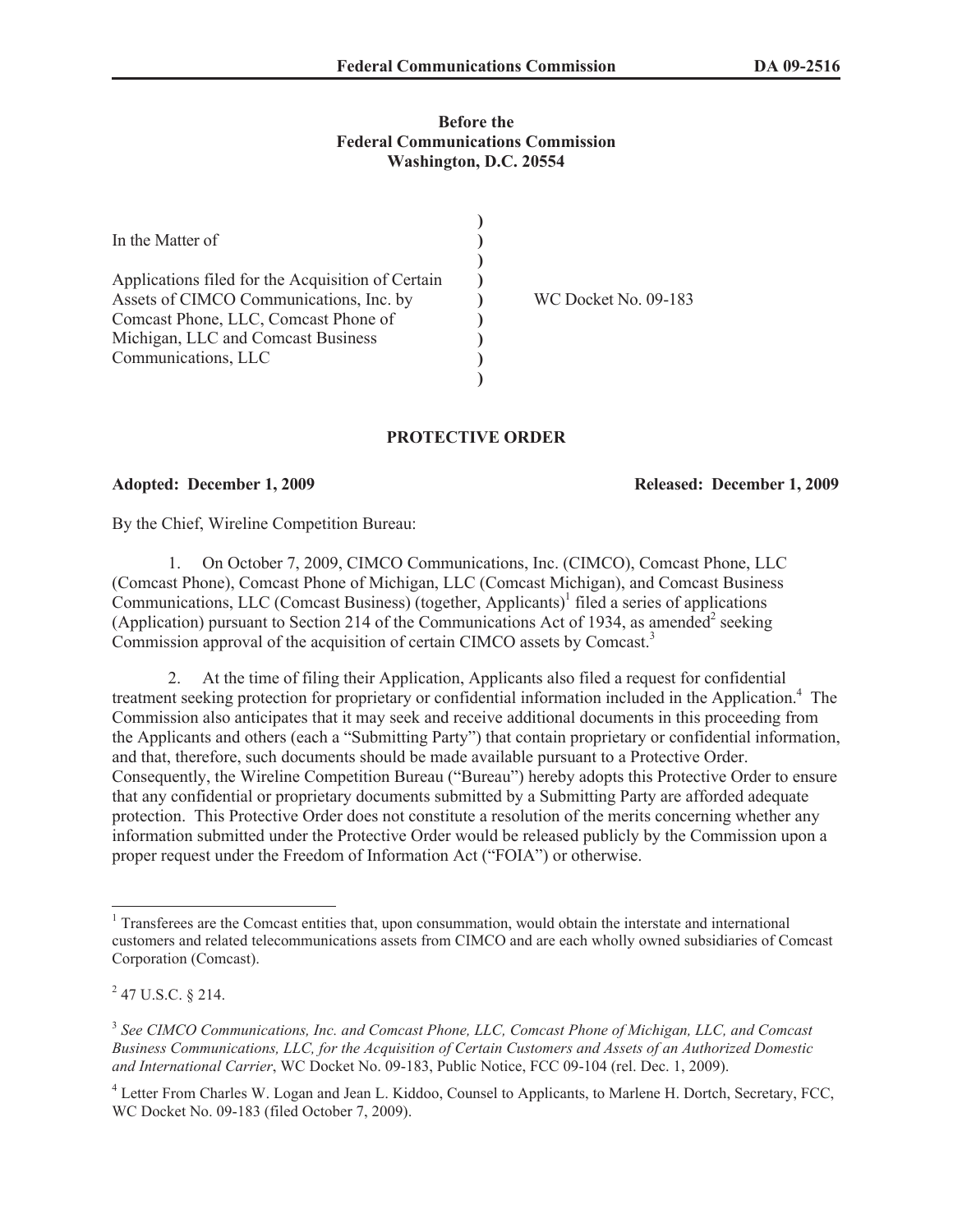3. *Acknowledgment.* Any party seeking access to confidential documents subject to the Protective Order shall request access pursuant to the terms of the Protective Order and must sign the Acknowledgement of Confidentiality, attached as Appendix A ("Acknowledgement").

4. *Definitions.* As used herein, capitalized terms not otherwise defined in this Protective Order shall have the following meanings:

"Stamped Confidential Document" means any document, or any part thereof, that bears the legend (or which otherwise shall have had the legend recorded upon it in a way that brings its attention to a reasonable examiner) "CONFIDENTIAL INFORMATION – SUBJECT TO PROTECTIVE ORDER IN WC DOCKET NO. 09-183 before the Federal Communications Commission," unless the Commission determines, *sua sponte* or by request pursuant to Sections 0.459 or 0.461 of its rules, that any such document is not entitled to confidential treatment. The term "document" means any written, recorded, electronically stored, or graphic material, whether produced or created by the Submitting Party or another person. By designating a document a "Stamped Confidential Document," a Submitting Party signifies and represents that it contains information that the Submitting Party believes should be subject to protection under FOIA and the Commission's implementing rules.

"Confidential Information" means information contained in Stamped Confidential Documents or derived therefrom that is not otherwise available from publicly available sources;

"Counsel" means In-House Counsel and Outside Counsel of Record;

"In-House Counsel" means an attorney employed by a party to these proceedings or employed by an affiliated entity and who is actively engaged in the conduct of this proceeding, *provided that*, such counsel is not involved in competitive decision-making, *i.e.*, In-House Counsel's activities, association, and relationship with a client are not such as to involve such counsel's advice and participation in any or all of the client's business decisions made in light of similar or corresponding information about a competitor;

"Outside Counsel of Record" means the firm(s) of attorneys, or sole practitioner(s), as the case may be, representing a party in these proceedings, *provided that,* the Outside Counsel of Record is not involved in competitive decision-making; and

"Reviewing Party" means a person who has obtained access to Confidential Information (including Stamped Confidential Documents) pursuant to paragraphs 7 and 10 of this Protective Order.

5*. Submission of Stamped Confidential Documents.* Two copies of each document that a Submitting Party claims is confidential or proprietary (a "Confidential Document") must be delivered in person to Dennis Johnson, Competition Policy Division, Wireline Competition Bureau, Federal Communications Commission,  $\frac{445 \text{ 12}^{\text{th}}}{205 \text{ K}}$ , W., Washington, D.C. 20554. The documents shall be accompanied by a cover letter stating "CONFIDENTIAL INFORMATION – SUBJECT TO PROTECTIVE ORDER IN WC DOCKET NO. 09-183 before the Federal Communications Commission." Each page of the Confidential Filing shall be stamped with this legend as well. In addition, a Submitting Party shall file with the Secretary's Office one copy of the Confidential Document and two copies of the Confidential Document in redacted form, *i.e.*, containing no Confidential Information (the "Redacted Confidential Document"). Each Redacted Confidential Document shall have the same pagination as the Confidential Document from which it is derived. The two copies of the Redacted Confidential Document and the accompanying cover letter shall be stamped "REDACTED – FOR PUBLIC INSPECTION."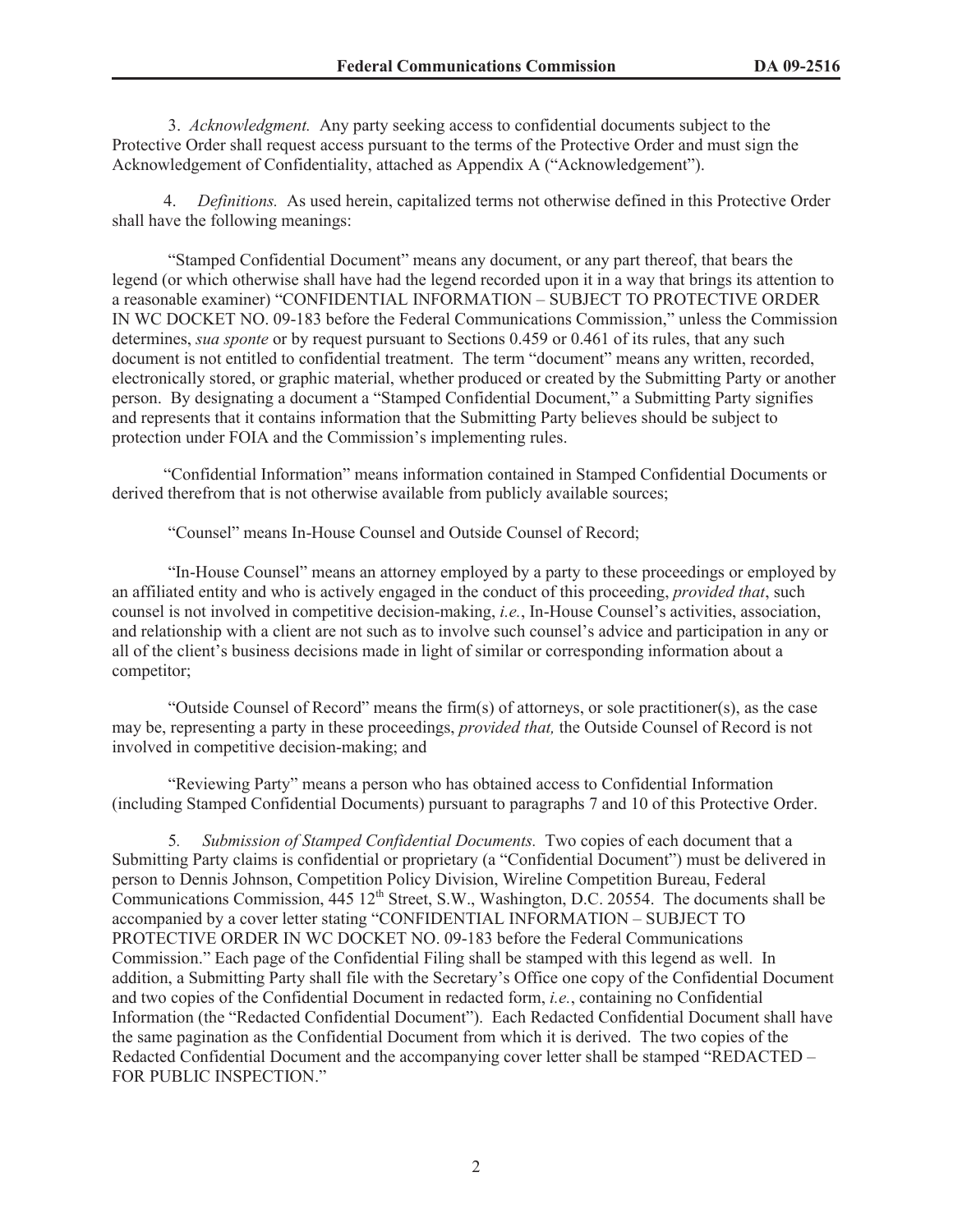6*. Prohibited Copying*. If, in the judgment of the Submitting Party, a document contains information so sensitive that it should not be copied by anyone, it shall bear the additional legend "Copying Prohibited," and no further copies of such document, in any form, shall be made. Application for relief from this restriction against further copying may be made to the Commission, with notice to Outside Counsel of Record for the Submitting Party.

7. *Procedures for Obtaining Access to Stamped Confidential Documents*. In all cases where access to Stamped Confidential Documents and Confidential Information is permitted pursuant to paragraph 10, before reviewing or having access to any Stamped Confidential Documents or Confidential Information, each person seeking such access shall execute a copy of the Acknowledgment and file it with the Bureau, on behalf of the Commission, and serve it upon each Submitting Party through its Outside Counsel of Record so that the Acknowledgment is received by each Submitting Party at least five business days prior to such person's reviewing or having access to the Submitting Party's Stamped Confidential Documents or Confidential Information, except that, where the person seeking access is one described in either clause 2, 3 or 4 of paragraph 10, the Acknowledgment shall be delivered promptly prior to the person's obtaining access. Each Submitting Party shall have an opportunity to object to the disclosure of Stamped Confidential Documents or Confidential Information to any such persons. Any objection must be filed at the Commission and served on Counsel representing, retaining or employing such person within three business days after receiving a copy of that person's Acknowledgment (or where the person seeking access is one described in clause 2, 3 or 4 of paragraph 10, such objection shall be filed and served as promptly as practicable after receipt of the relevant Acknowledgment). Until any such objection is resolved by the Commission and, if appropriate, any court of competent jurisdiction, and unless such objection is resolved in favor of the person seeking access, a person subject to an objection from a Submitting Party shall not have access to Stamped Confidential Documents or Confidential Information.

8. *Review of Stamped Confidential Documents.* The Submitting Party shall make available for review the Stamped Confidential Documents of such party at the offices of the party's Outside Counsel of Record or, if the Submitting Party does not have Outside Counsel of Record, at the offices of such party's In-House Counsel. Parties reviewing these documents will be provided the following alternatives: (1) parties will be provided adequate opportunity to inspect the documents on site; (2) parties may inspect the documents on site with the ability to request copies, at cost, of all or some of the documents; or (3) parties may request a complete set of the documents at cost, allowing two business days after the request is made for receipt of the copies. If a complete set of documents will be requested, parties are encouraged to make such requests at the time they submit the Acknowledgment. This will allow parties the opportunity to begin reviewing the documents at the end of the five-day period referred to in paragraph 7 above. All copies of documents that are removed from the Submitting Party's office will be stamped as described above and in the following paragraph and must be returned or destroyed in accordance with the terms of this Protective Order.

9. *Use of Confidential Information*. Persons obtaining access to Confidential Information (including Stamped Confidential Documents) under this Protective Order shall use the information solely for the preparation and conduct of this transfer proceeding before the Commission as delimited in this paragraph and paragraphs 10, 14, and 15, and any subsequent judicial proceeding arising directly from this proceeding and, except as provided herein, shall not use such documents or information for any other purpose, including without limitation business, governmental, or commercial purposes, or in other administrative, regulatory or judicial proceedings. Should the Commission rely upon or otherwise make reference to the contents of any of the Stamped Confidential Documents or Confidential Information in its decision in this proceeding, it will do so by redacting any Confidential Information from the public version of the decision and by making the unredacted version of the decision available only to a court and to those persons entitled to access to Confidential Information under this Protective Order.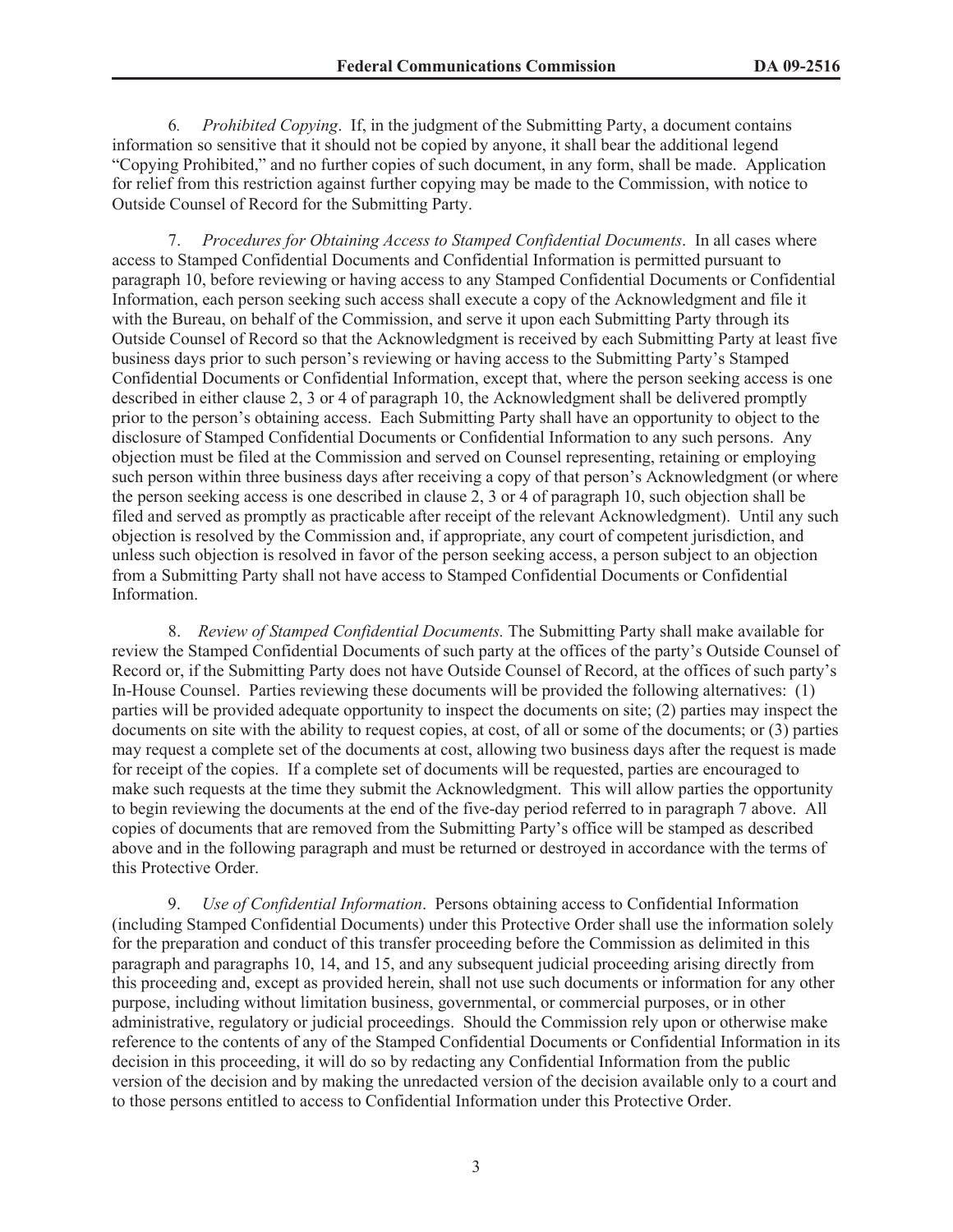10. *Permissible Disclosure*. Subject to the requirements of paragraph 7, Stamped Confidential Documents may be reviewed by Counsel, and Counsel may disclose Stamped Confidential Documents and other Confidential Information to: (1) outside consultants or experts retained for the purpose of assisting Counsel in this proceeding, *provided that,* the outside consultants or experts are not involved in the analysis underlying the business decisions of any competitor of any Submitting Party nor participate directly in those business decisions; (2) paralegals or other employees of such Counsel not described in clause 3 of this paragraph assisting Counsel in this proceeding; (3) employees of such Counsel involved solely in one or more aspects of organizing, filing, coding, converting, storing, or retrieving documents or data or designing programs for handling data connected with this proceeding, or performing other clerical or ministerial functions with regard to documents connected with this proceeding; and (4) employees of third-party contractors performing one or more of the functions set forth in clause 3 of this paragraph. Reviewing Parties may discuss and share the contents of the Stamped Confidential Documents and Confidential Information with another Reviewing Party and with the Commission and its staff. A Submitting Party's Stamped Confidential Documents and Confidential Information may also be disclosed to employees and Counsel of the Submitting Party.

11. *Non-Disclosure of Stamped Confidential Documents*. Except with the prior written consent of the Submitting Party, or as provided under this Protective Order, neither a Stamped Confidential Document nor any Confidential Information may be disclosed further.

12. *Protection of Stamped Confidential Documents and Confidential Information.* Persons described in paragraphs 7 and 10 shall have the obligation to ensure that access to Stamped Confidential Documents and Confidential Information is strictly limited as prescribed in this Protective Order. Such persons shall further have the obligation to ensure that: (1) Stamped Confidential Documents and Confidential Information are used only as provided in this Protective Order; and (2) Stamped Confidential Documents are not duplicated except as necessary for filing at the Commission under seal as provided in paragraph 14 below.

13. *Requests for Additional Disclosure*. If any person requests disclosure of Confidential Information outside the terms of this Protective Order, requests will be treated in accordance with Sections 0.442 and 0.461 of the Commission's rules.

14. *Filings with the Commission*. Persons described in paragraph 7 and 10 may, in any documents that they file in this proceeding, reference Confidential Information, but only if they comply with the following procedure:

a. The cover or first page of the filing, and each page of the filing that contains or discloses Confidential Information subject to this order must be clearly marked: "CONFIDENTIAL INFORMATION – SUBJECT TO PROTECTIVE ORDER IN WC DOCKET NO. 09-183 before the Federal Communications Commission;"

b. One copy of the filing shall be filed with the Secretary's Office. The filing shall be accompanied by a cover letter stating "CONFIDENTIAL INFORMATION – SUBJECT TO PROTECTIVE ORDER IN WC DOCKET NO. 09-183 before the Federal Communications Commission." The filing shall be made under seal, and will not be placed in the Commission's public file.

c. Those portions of the filing that constitute Confidential Information shall be clearly identifiable as such, so that those portions that are deemed to be Confidential Information are readily identifiable based on an examination of the filing.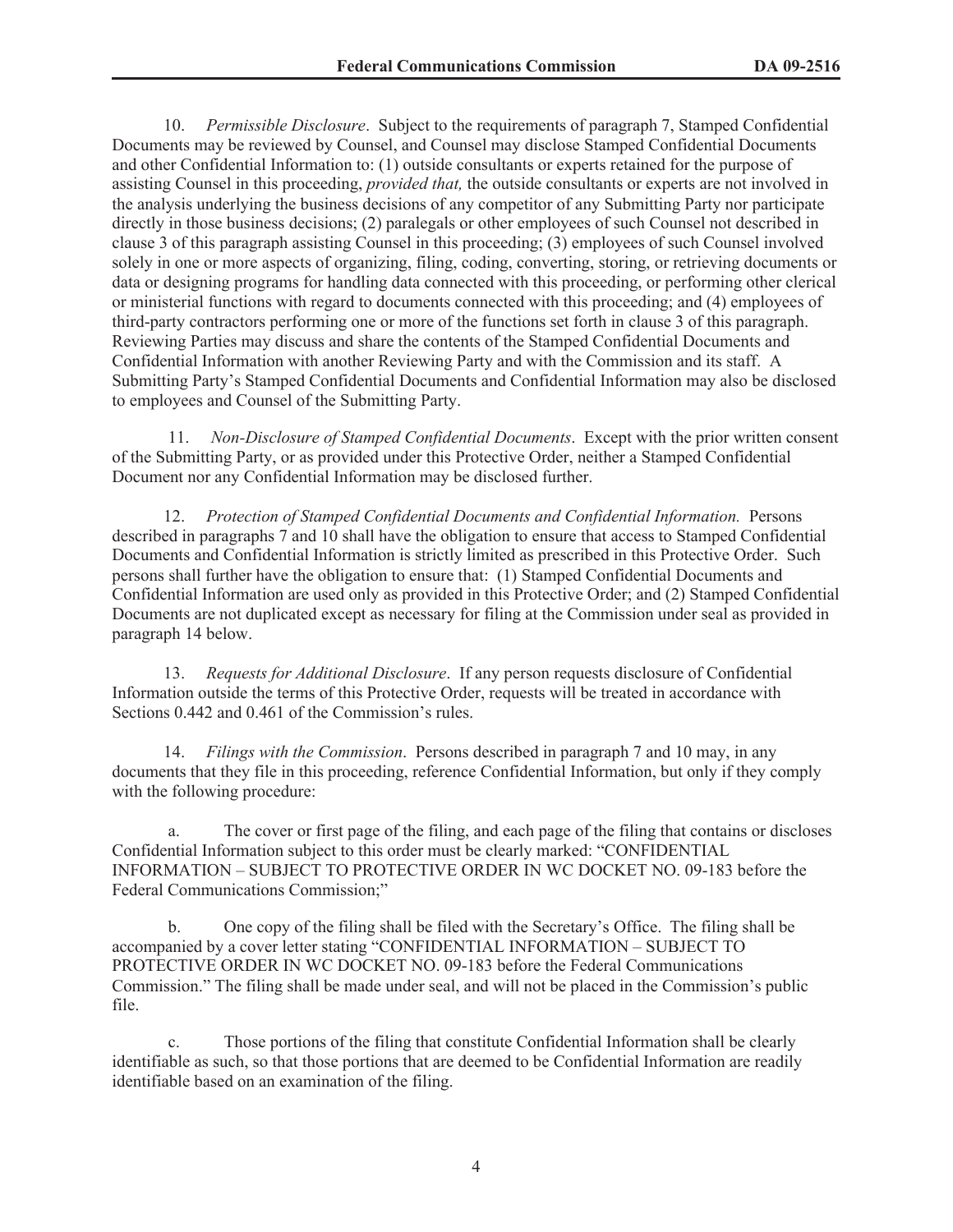d. Two redacted copies of the filing containing no Confidential Information (the "Redacted Confidential Filing") shall also be filed with the Secretary's Office. Each Redacted Confidential Filing shall have the same pagination as the Confidential Filing from which it is derived. The two copies of the Redacted Confidential Filing and their accompanying cover letter shall be stamped "REDACTED – FOR PUBLIC INSPECTION." The cover letter accompanying the Redacted Confidential Filing shall state that the Submitting Party is filing a redacted version of the filing.

e. Two copies of the filing containing Confidential Information and the accompanying cover letter shall be delivered in person to Dennis Johnson, Competition Policy Division, Wireline Competition Bureau, Federal Communications Commission, 445 12<sup>th</sup> Street, S.W., Washington, D.C. 20554. In addition, a person making a filing containing Confidential Information shall serve a copy on the relevant Submitting Party.

f. Parties should not provide courtesy copies of pleadings containing Confidential Information to Commission staff unless the Bureau so requests. Any courtesy copies shall be submitted under seal.

15. *Client Consultation*. Nothing in this order shall prevent or otherwise restrict Counsel from rendering advice to their clients relating to the conduct of this proceeding and any subsequent judicial proceeding arising therefrom and, in the course thereof, relying generally on examination of Stamped Confidential Documents or Confidential Information; *provided, however*, that in rendering such advice and otherwise communicating with such client, Counsel shall not disclose Stamped Confidential Documents or Confidential Information.

16. *No Waiver of Confidentiality*. Disclosure of Confidential Information as provided herein by any person shall not be deemed a waiver by any Submitting Party of any privilege or entitlement to confidential treatment of such Confidential Information. Reviewing Parties, by viewing this material agree: (1) not to assert any such waiver; (2) not to use Confidential Information to seek disclosure in any other proceeding; and (3) that accidental disclosure of Confidential Information by a Submitting Party shall not be deemed a waiver of any privilege or entitlement as long as the Submitting Party takes prompt remedial action.

17. *Subpoena by Courts, Departments*, *or Agencies*. If a court, or a federal or state department or agency issues a subpoena or orders production of Stamped Confidential Documents or Confidential Information that a party has obtained under terms of this Protective Order, such party shall promptly notify each Submitting Party of the pendency of such subpoena or order. Consistent with the independent authority of any court, department or agency, such notification must be accomplished such that the Submitting Party has a full opportunity to oppose such production prior to the production or disclosure of any Stamped Confidential Document or Confidential Information.

18. *Violations of Protective Order.* Should a person that has properly obtained access to Confidential Information under this Protective Order violate any of its terms, that person shall immediately convey that fact to the Commission and to the Submitting Party. Further, should such violation consist of improper disclosure of Confidential Information, the violating person shall take all necessary steps to remedy the improper disclosure. The Commission retains its full authority to fashion appropriate sanctions for violations of this Protective Order, including but not limited to suspension or disbarment of Counsel from practice before the Commission, forfeitures, cease and desist orders, and denial of further access to Confidential Information in this or any other Commission proceeding. Nothing in this Protective Order shall limit any other rights and remedies available to the Submitting Party at law or in equity against any person using Confidential Information in a manner not authorized by this Protective Order.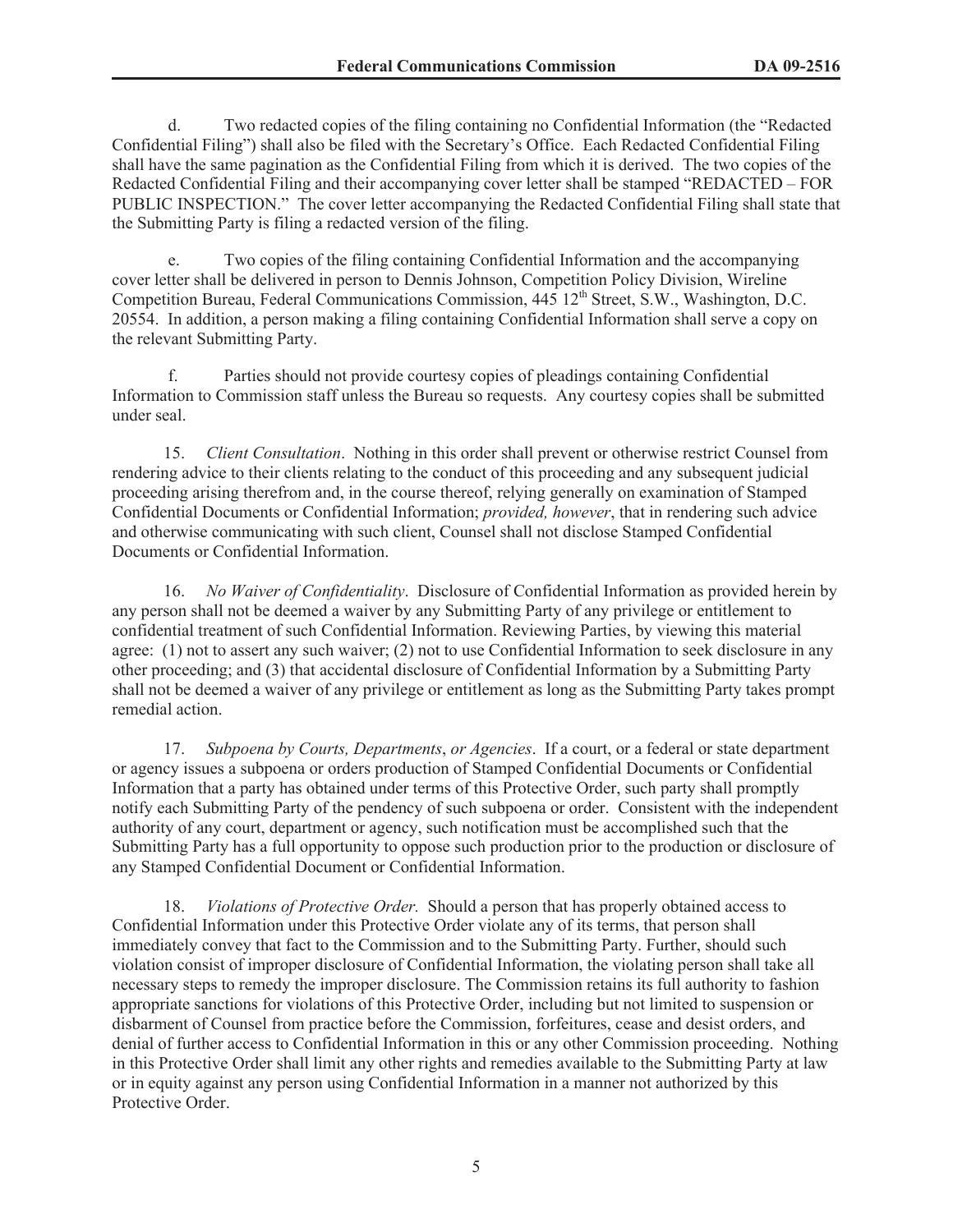19. *Termination of Proceeding*. The provisions of this Protective Order shall not terminate at the conclusion of this proceeding. Within two weeks after conclusion of this proceeding and any administrative or judicial review, persons described by paragraph 10 shall destroy or return to the Submitting Party Stamped Confidential Documents and all copies of the same. No material whatsoever derived from Stamped Confidential Documents may be retained by any person having access thereto, except Counsel may retain, under the continuing strictures of this Protective Order, two copies of pleadings (one of which may be in electronic format) containing Confidential Information prepared in whole or in part by that party, and one copy of orders issued by the Commission or Bureau containing Confidential Information. All Counsel shall make certification of compliance herewith and shall deliver the same to Counsel for the Submitting Party not more than three weeks after conclusion of this proceeding. The provisions of this paragraph regarding retention of Stamped Confidential Documents and copies of same shall not be construed to apply to the Commission or its staff.

20. *Authority*. This Order is issued pursuant to Sections 4(i) and 214(a) of the Communications Act of 1934, as amended, 47 U.S.C. §§ 154(i) and 214(a), Section 2 of the Cable Landing Act, 47 U.S.C. § 35, Section 4 of the Freedom of Information Act, 5 U.S.C. § 552(b)(4), and authority delegated under Section 0.291 of the Commission's rules, 47 C.F.R. § 0.291, and is effective upon its adoption.

### FEDERAL COMMUNICATIONS COMMISSION

Sharon Gillett Chief, Wireline Competition Bureau